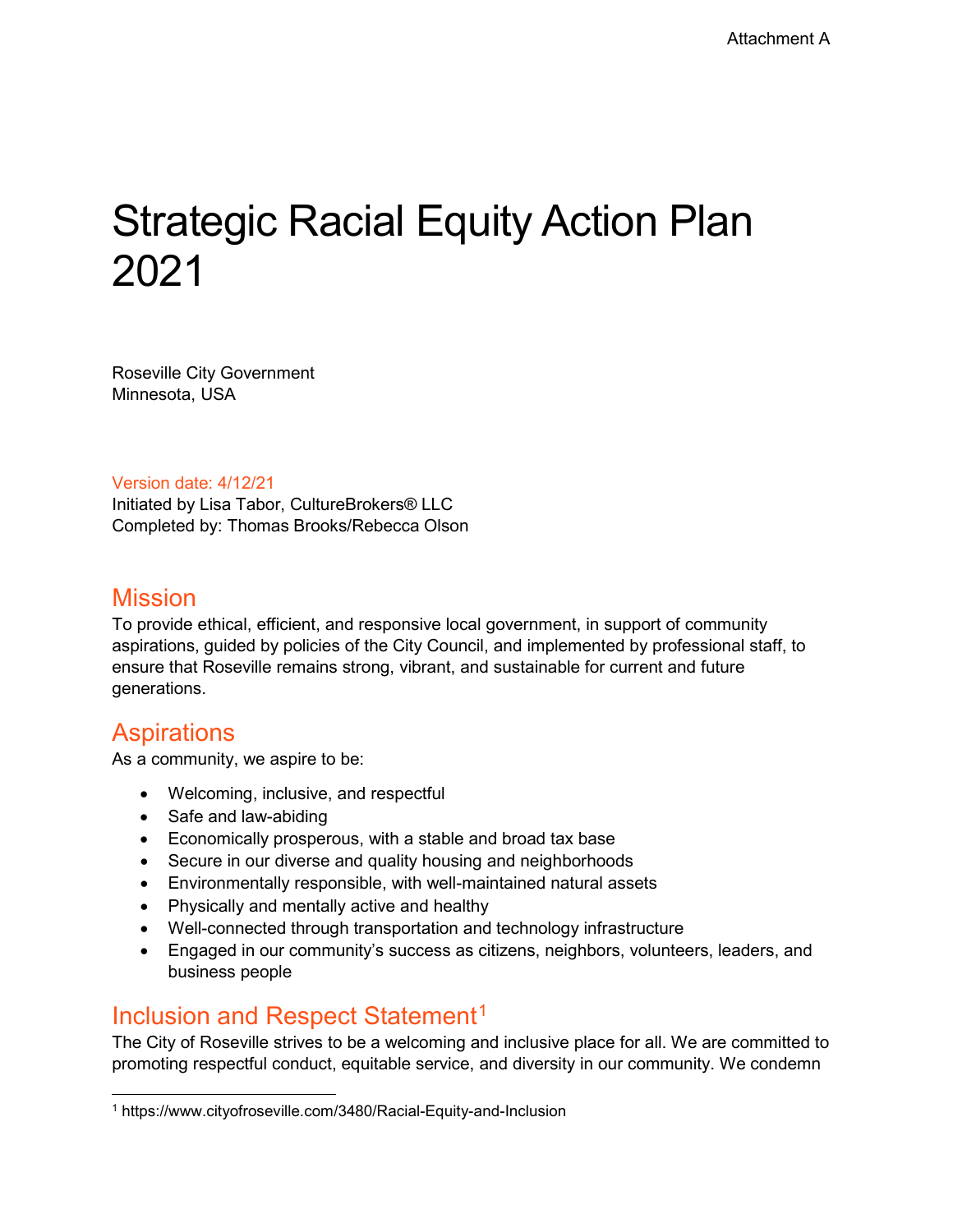discrimination by or against residents, visitors, workers, city employees or city businesses. In all that we do as a City government, we pledge to treat everyone fairly, respectfully, and without bias, regardless of their color, creed, religion, national origin, gender, marital status, familial status, immigration status, sexual orientation, age, income, or disability.

# Racial Equity Narrative[2](#page-1-0)

The City of Roseville is dedicated to creating an inclusive community where the predictability of success is not based on race or ethnicity.

The actions of government at the federal, state, and local level have created racial disparities that continue to harm our community. Rectifying these disparities is critical to the development of a vibrant community and a high quality of life for all residents.

All City Departments will prioritize racial equity in their planning, delivery, and evaluation of programs, policies, and services.

The City of Roseville is committed to taking tangible steps to normalize, organize, and operationalize racial equity principles and tools, with an eye toward impactful and sustainable outcomes that create a more equitable community.

# Introduction

# **Background**

Roseville government's ("Roseville") racial equity work became organized in 2018, when a small cohort of staff members participated in a training program offered by the Government Alliance on Race and Equity (GARE). With the guidance provided by this training, the GARE cohort developed Roseville's racial equity narrative and began to create a strategic plan of specific actions the City could take to incrementally improve racial equity. Membership in this core group has changed since that time, and it is now being formalized as the DEI Strategy Team for Roseville's continuing racial equity work. The primary role of the team is to evaluate, recommend and help implement activities, programs, and campaigns that further the development and adoption, monitoring, and reporting of this Strategic Racial Equity Action Plan for the City of Roseville.

Our activities have included:

• Snow plowing and on-street parking: Evaluated community engagement feedback and analyzed current city policy using a racial equity toolkit to understand any adverse impacts the policy may have on BIPOC community. Determined that a change in the policy may have an adverse impact, and did not approve any changes. Using a model of direct, multilingual engagement method, saw a 98% increase in input over the traditional communication methods used to collect feedback. The engagement model for collecting feedback was used in additional city efforts, including the neighborhood improvement program.<sup>[3](#page-1-1)</sup>

 <sup>2</sup> https://www.cityofroseville.com/3480/Racial-Equity-and-Inclusion

<span id="page-1-1"></span><span id="page-1-0"></span><sup>3</sup> <https://www.cityofroseville.com/AgendaCenter/ViewFile/Item/3336?fileID=28188>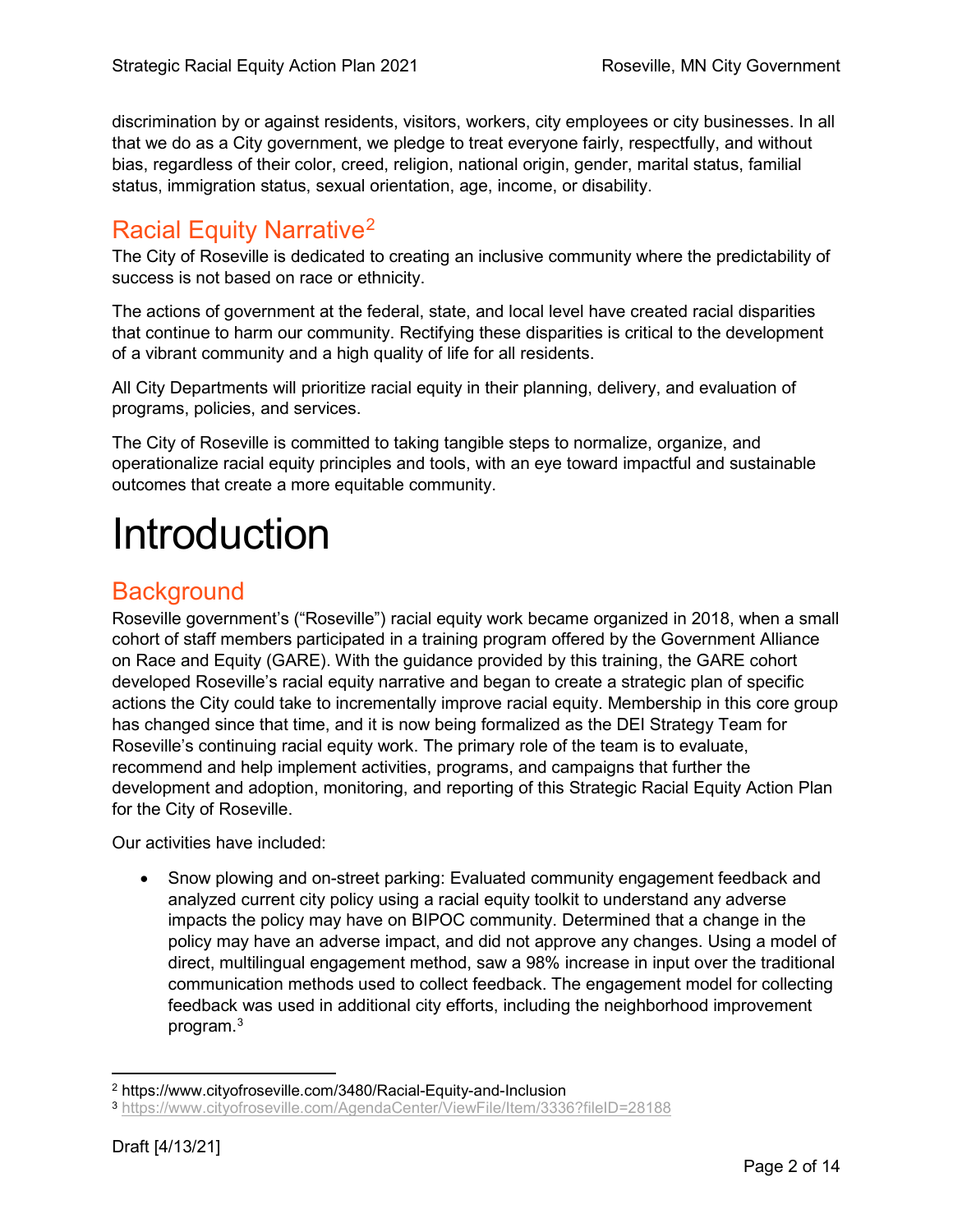- Initiated a series of all-staff trainings intended to begin the process of normalizing racial equity as part of the daily mindset of a City employee.
- Followed best practice by incorporating a racial equity "lens" in Roseville's 2040 Comprehensive Plan to ensure decisions made about the future of the city are race conscious, not merely race-neutral as earlier comprehensive plans had been $\hbox{}^4..$  $\hbox{}^4..$  $\hbox{}^4..$
- Updated the zoning code to identify and remove seemingly race-neutral provisions that have had the effect of fortifying structures of racial segregation and to incorporate provisions intended to foster diversity, inclusion, and racial equity.
- Adopted a Commitment to Diversity staffing program in the Police Department to retain eligible and qualified Community Service Officers, Cadets and reserve officers that are considered minorities in law enforcement.[5](#page-2-1)
- Established the Roseville Police Department Multicultural Advisory Committee (MAC) to help strengthen community outreach and tofosterto foster honest, ongoing and focused conversation between members of the community, police officers and other city staff in Roseville.<sup>[6](#page-2-2)</sup>
- Created the City of Roseville's first Racial Equity Action Plan.<sup>[7](#page-2-3)</sup>
- Incorporating equity and inclusion principles into RFP scoring plans.
- Analyzing the name of Pocahontas Park utilizing a racial equity lens and engaging the community for discussion about its cultural appropriateness.
- Developed improvements for inclusive play at Central Park Victoria, addressing additional dimensions of diversity
- More work continues at the department and program levels.

# Our Commitments

Roseville City Government fully commits to the long-term work of becoming culturally competent and responsive, welcoming, and inclusive of all people both within and outside our organization, as well as in the range of issues and challenges that we engage in. This includes (but is not limited to):

- Improving engagement with community members of different racial, cultural, economic, and religious backgrounds, and ages, as well as those with varying physical abilities, gender identities and sexual orientations.
	- $\circ$  While diversities of all personal characteristics are important, Roseville has decided to focus its efforts on racial equity with the expectation that work to dismantle structural racism will not only benefit all persons but, because racism intersects so widely with other forms of oppression, antiracist work will facilitate

<span id="page-2-0"></span> <sup>4</sup> https://www.cityofroseville.com/3005/2040-Comprehensive-Plan

<span id="page-2-1"></span><sup>5</sup> https://www.cityofroseville.com/AgendaCenter/ViewFile/Item/3954?fileID=29687

<span id="page-2-2"></span><sup>6</sup> https://www.cityofroseville.com/3479/Multicultural-Advisory-Committee-MAC

<span id="page-2-3"></span><sup>7</sup> http://www.cityofroseville.com/AgendaCenter/ViewFile/Item/4137?fileID=30015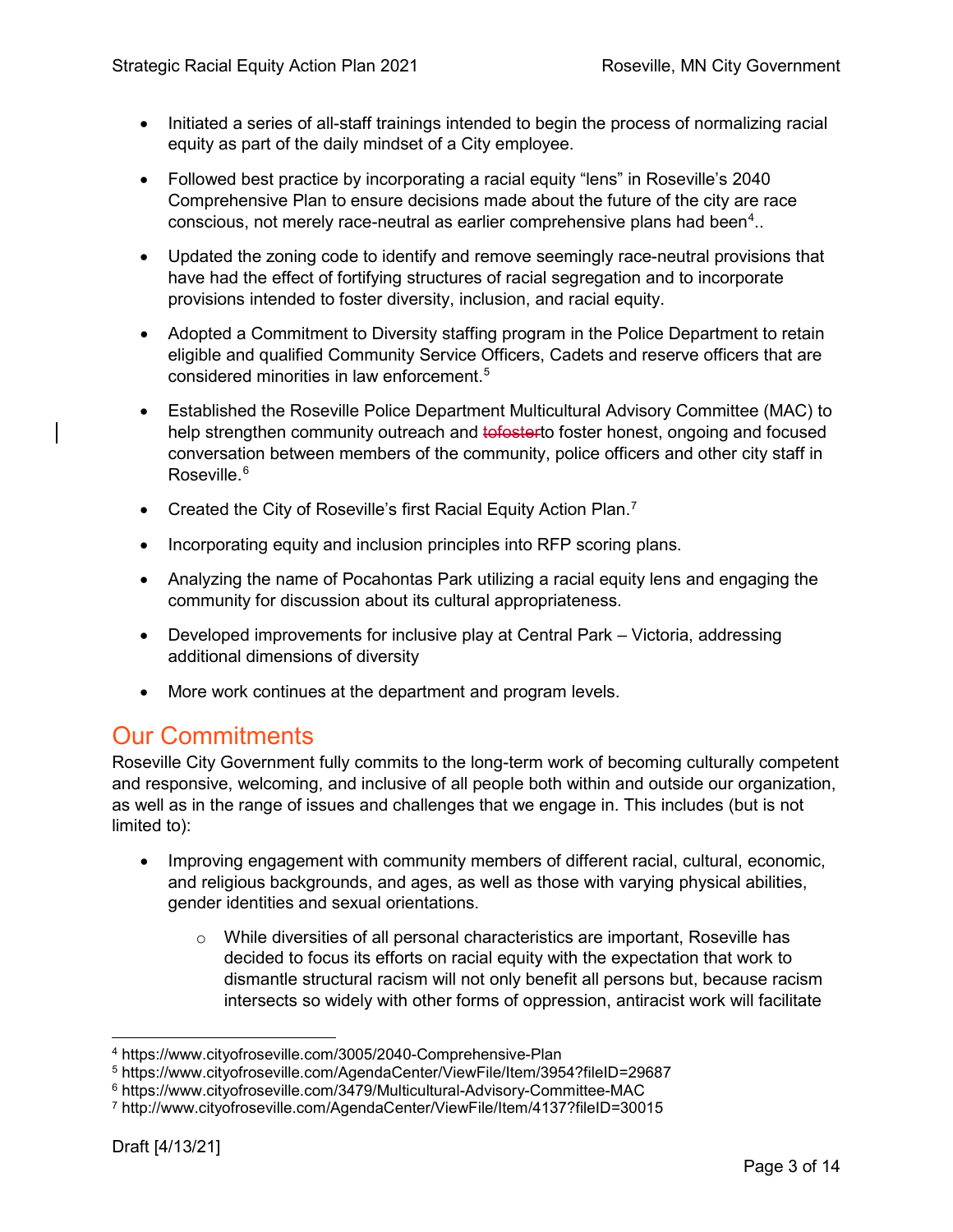additional efforts dedicated to relieving the oppression of other marginalized groups.

- Developing relationships and increased collaboration with community leaders/organizations serving BIPOC and traditionally underrepresented communities.
- Following through on intercultural lessons learned by committing to listen, learn, and adapt improved methods and practices to better serve the needs of all in the community.
- Recruiting, hiring, retaining, and developing a culturally competent staff whose demographics more closely mirror those in our residents.
- Engaging council members, commissioners, and city volunteers in city DEI initiatives, practices, and cultural competence development as able
- Recruiting and retaining culturally competent and responsive commission members and city volunteers whose demographics more closely mirror those of our residents.
- Removing barriers and increasing access to city contracting opportunities for historically under-represented businesses.
- Committing the resources and funding necessary to support and achieve approved DEI action plan commitments and goals.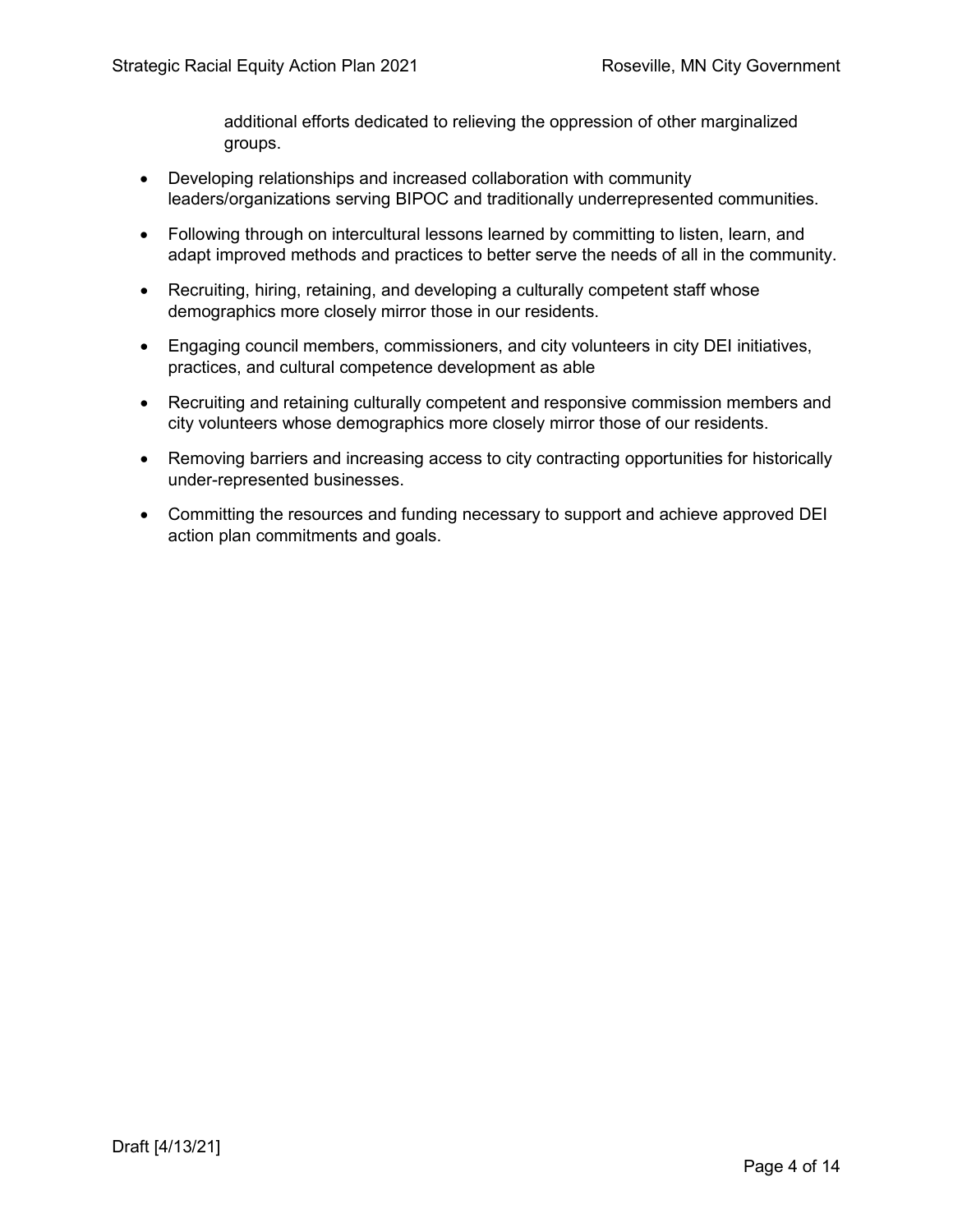# SREAP Purpose

#### We Will Deliver Results

Roseville City Government serves 33,600 residents $^8$  $^8$ , 30,000 people who work in Roseville $^9$  $^9$  and countless visitors each year. More than 26% of Roseville residents identify as People of Color<sup>[10](#page-4-2)</sup>; 8.8%[11](#page-4-3) of our employees do as well.

According to the 2019 American Community Survey<sup>[12](#page-4-4)</sup> Roseville's residents consisted:

- 8.3% Black of African American alone
- 0.5% American Indian and Alaska Native alone
- 8.5% Asian alone
- 74.5% White alone
- 0.1% Some other race alone
- 3.8% Hispanic
- 4.3% Two or More Races

Demographic trends suggest that Roseville's diversity is increasing<sup>[13](#page-4-5)</sup>

The City of Roseville is actively working to provide ethical, efficient, and responsive local government to create and enforce city policies, defend the safety of all community members, support the local economy, and provide public services. We must ensure we are providing quality programs and services that reflect the unique needs of all communities within the City of Roseville.

The main purpose of this Strategic Racial Equity Action Plan (SREAP) is to help us measure and significantly improve our results with culturally diverse workforce, businesses, representation and programming. Such results include, but are not limited to, improvements in:

- Establishing work plans and a related budget that support achievement of SREAP goals
- Staff diversity and cultural competency development
- Council and commission diversity, inclusion, and cultural competency and responsiveness development
- Reflection of the city's diversity in all branding and digital communications, including, but not limited to, social media, print, video, and newsletters

<span id="page-4-5"></span><sup>13</sup> ISD623 Demographic Report, October 2016

<span id="page-4-0"></span> <sup>8</sup> Source

<span id="page-4-1"></span><sup>&</sup>lt;sup>9</sup> Source

<span id="page-4-2"></span><sup>10</sup> Source

<span id="page-4-3"></span><sup>&</sup>lt;sup>11</sup> EEOC Data available in Springbrook Finance System

<sup>12</sup>

<span id="page-4-4"></span>[https://censusreporter.org/data/table/?table=B03002&primary\\_geo\\_id=16000US2755852&geo\\_ids=1600](https://censusreporter.org/data/table/?table=B03002&primary_geo_id=16000US2755852&geo_ids=16000US2755852,05000US27123,31000US33460,04000US27,01000US) [0US2755852,05000US27123,31000US33460,04000US27,01000US](https://censusreporter.org/data/table/?table=B03002&primary_geo_id=16000US2755852&geo_ids=16000US2755852,05000US27123,31000US33460,04000US27,01000US)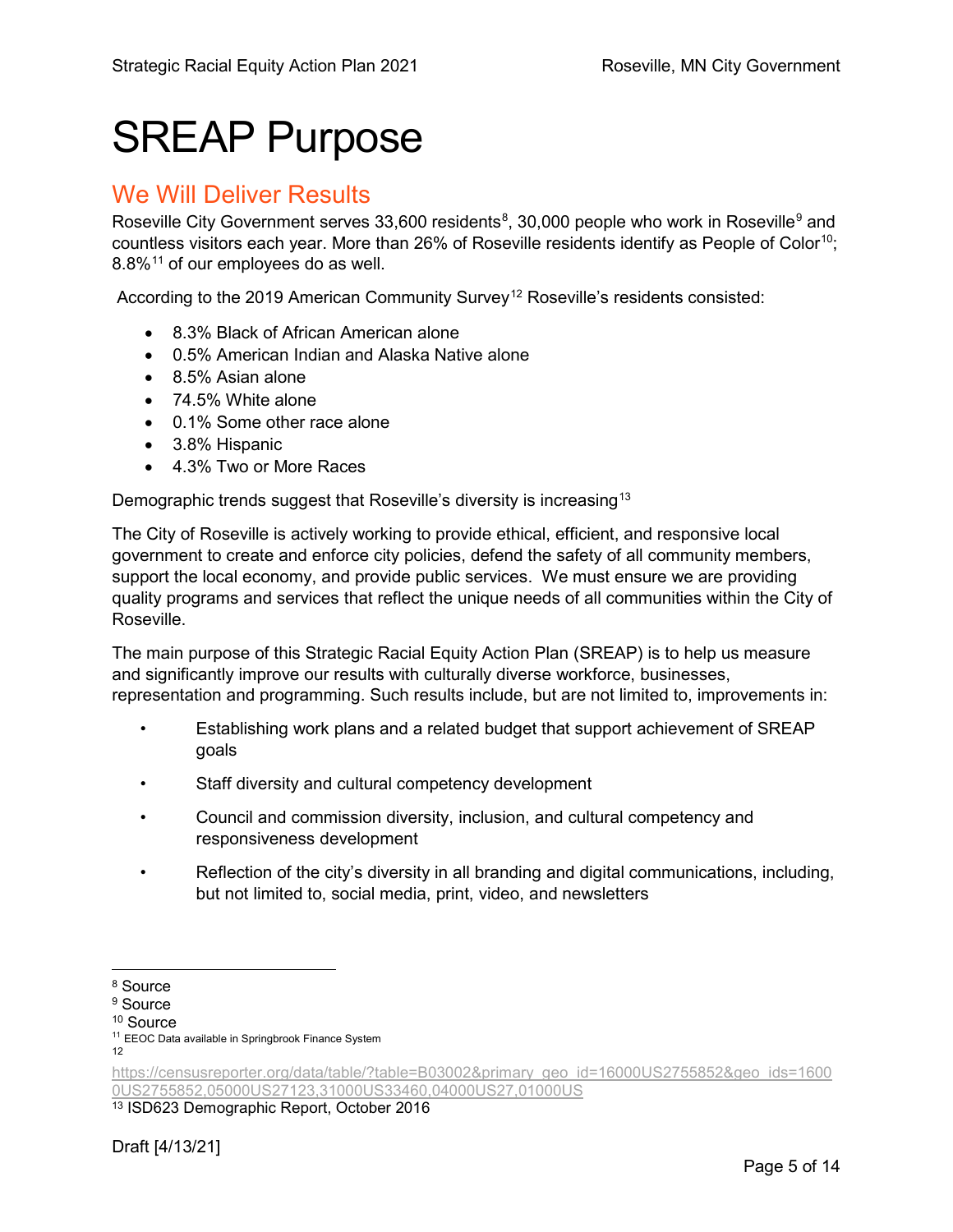We have chosen high-impact area(s) in which to make measurable improvements over the next year. By [date], we will know what we are doing to achieve our goals, why we are doing those things, what the results should be, and how well we are doing compared to our own past results and the results of others. We will have processes in place to ensure our resources are sufficient and being appropriately applied to get results. Finally, we will analyze our new results and revise our plan as needed.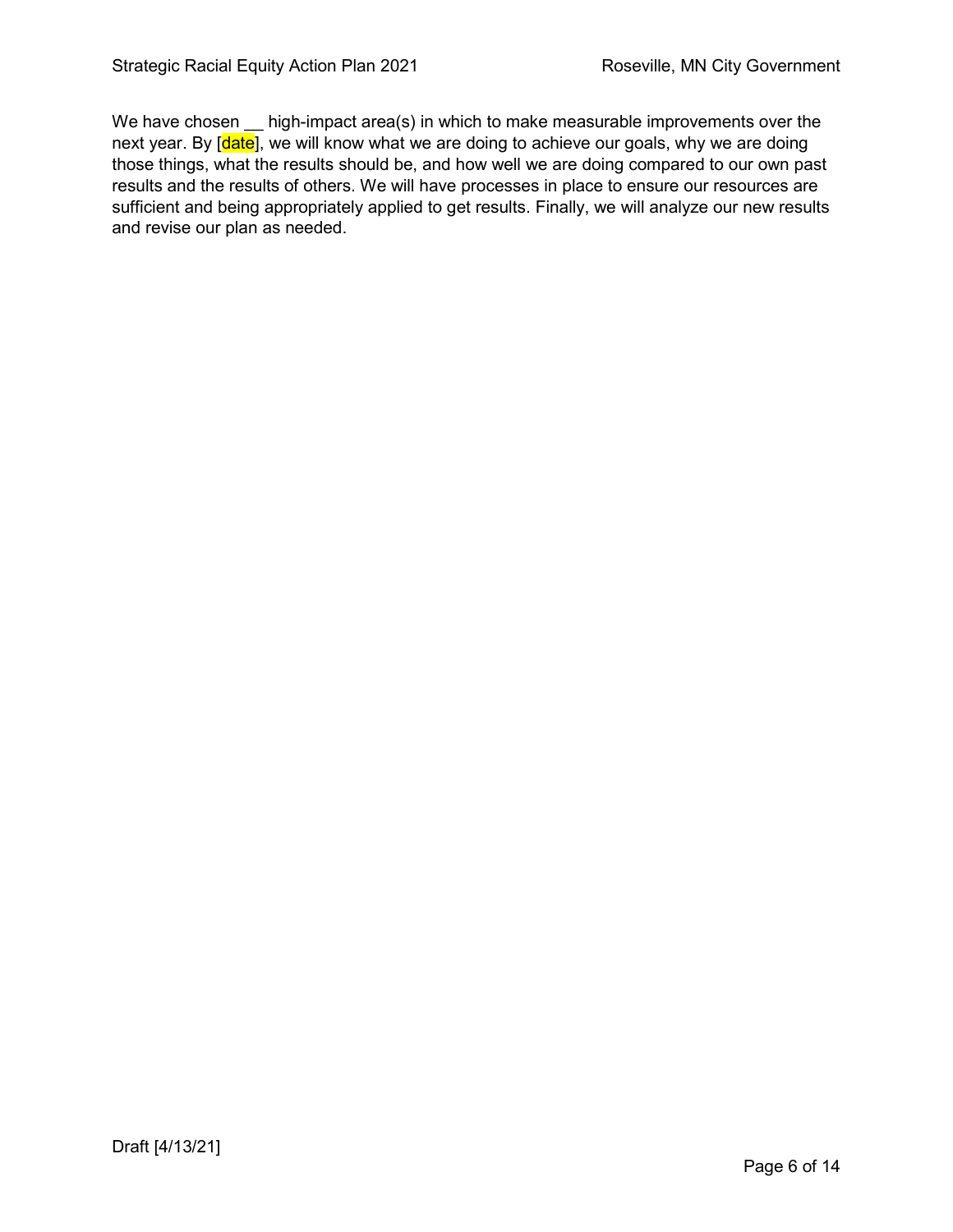# Equity Plan Development

This Strategic Racial Equity Action Plan (SREAP) is the next logical step toward operationalizing our commitment to diversity, inclusion, and equity. This is the second SREAP, following training and the development of a prior work plan in participation with the GARE program. It is based on [activities, assessment results], feedback and lessons learned through staff development over the last few years, as well as collaboration with community leaders seeking to improve diversity, cultural inclusiveness, and racial equity.

We believe this plan shows careful consideration of high-impact actions, understanding of individual and organizational capacities, a desire to authentically engage people from culturally diverse backgrounds as key assets, and a commitment to achieving measurable results from our chosen activities.

# Other Diversity and Inclusion Activities

Diversity and inclusion work are happening in many ways throughout the city of Roseville. This plan is not intended to restrict that work, but rather identify our required minimum efforts necessary to achieve key diversity and inclusion goals over the next year. Leaders and managers are welcome to support additional opportunities to deliver equity results as their resources allow, if the enclosed Wildly Important Goals (WIGs) are on accomplished on time.

#### Main Audience

This plan is written specifically to guide the city of Roseville senior leaders and staff in:

- Prioritizing DEI priorities by the unique needs of each department and the community
- Deciding how to allocate organizational resources;
- Executing work plan priorities and related tasks; and/or
- Generally supporting the city's commitment to equity

The target audience for this plan are senior leaders, supervisors, program managers and special teams. These groups will refer to this SREAP as we make decisions about where and how to assign people, money, materials, time, energy and attention. city leaders will also work to hold direct reports accountable in achieving these equity goals.

# Other Audiences

For transparency and accountability, this plan will be communicated in a public meeting and easily accessible to all residents, staff, councilmembers, volunteers, vendors, partners, and other key stakeholders so they are knowledgeable about our path forward. The city of Roseville is committed to engage the community and use the feedback, where and as necessary, to meet the goals outlined in the SREAP.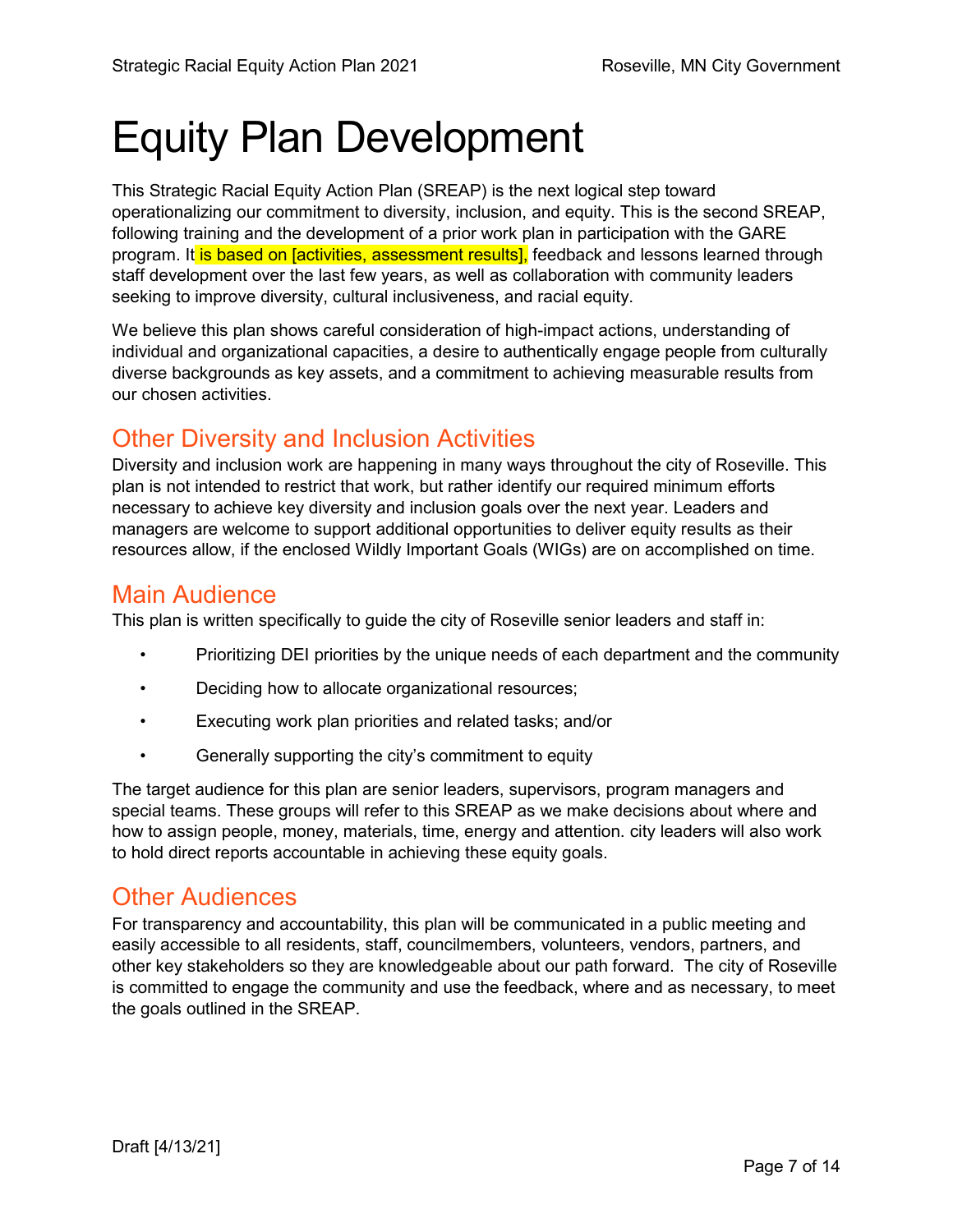# Definitions<sup>[14](#page-7-0)</sup>

# **Community**

Individuals who live, work, study or visit the city of Roseville. Individuals that receive city services such as residents, businesses, and those who do not live in the geographic boundaries of the City of Roseville but participate in its activities (i.e., study, visit, or are program participants).

# **Culture**

Culture is a social system that includes a group's shared language, customs, beliefs, values and institutions. Culture affects our thoughts and actions, often without us even being aware.

# **Customers**

Individuals who currently, or potentially, interact with Roseville City Government.

# **Diversity**

The presence of variety in one place. We often measure it based on the variety of demographics and their intersections within the city of Roseville, as defined by the U.S. Census Bureau, including race, religion, national origin, gender, marital status, familial status, immigration status, sexual orientation, age, income, or ability. Diversity may also describe a set of actions to accommodate variety. For the purposes of the SREAP, "Diversity" refers to the variety of demographics and their intersections within the city of Roseville as defined by the US Census bureau, such as race, ethnicity, age, gender, disability, income level, and other meaningful socio-economic differences.

# **Ethnicity**

Describes a group of people who share a distinct culture, religion, language or place of origin. It is a category independent of Race. Therefore, in the U.S., people of the same *ethnicity* may be members of different *races*, such as Black Hispanics (such as people from Cuba, Brazil or Dominican Republic).

# **Equity**

Freedom from systemic bias or favoritism. Parity across differences. Product and service access, opportunity, quality and outcomes that do not vary by race, gender, marital status, familial status, immigration status, sexual orientation, age, income, ability, or any other socioeconomic differences.

# Inclusion

Including many different types of people and treating them all fairly and equally.

<span id="page-7-0"></span><sup>&</sup>lt;sup>14</sup> These definitions are used by CultureBrokers in the Diamond Inclusiveness System. They are adapted from multiple sources.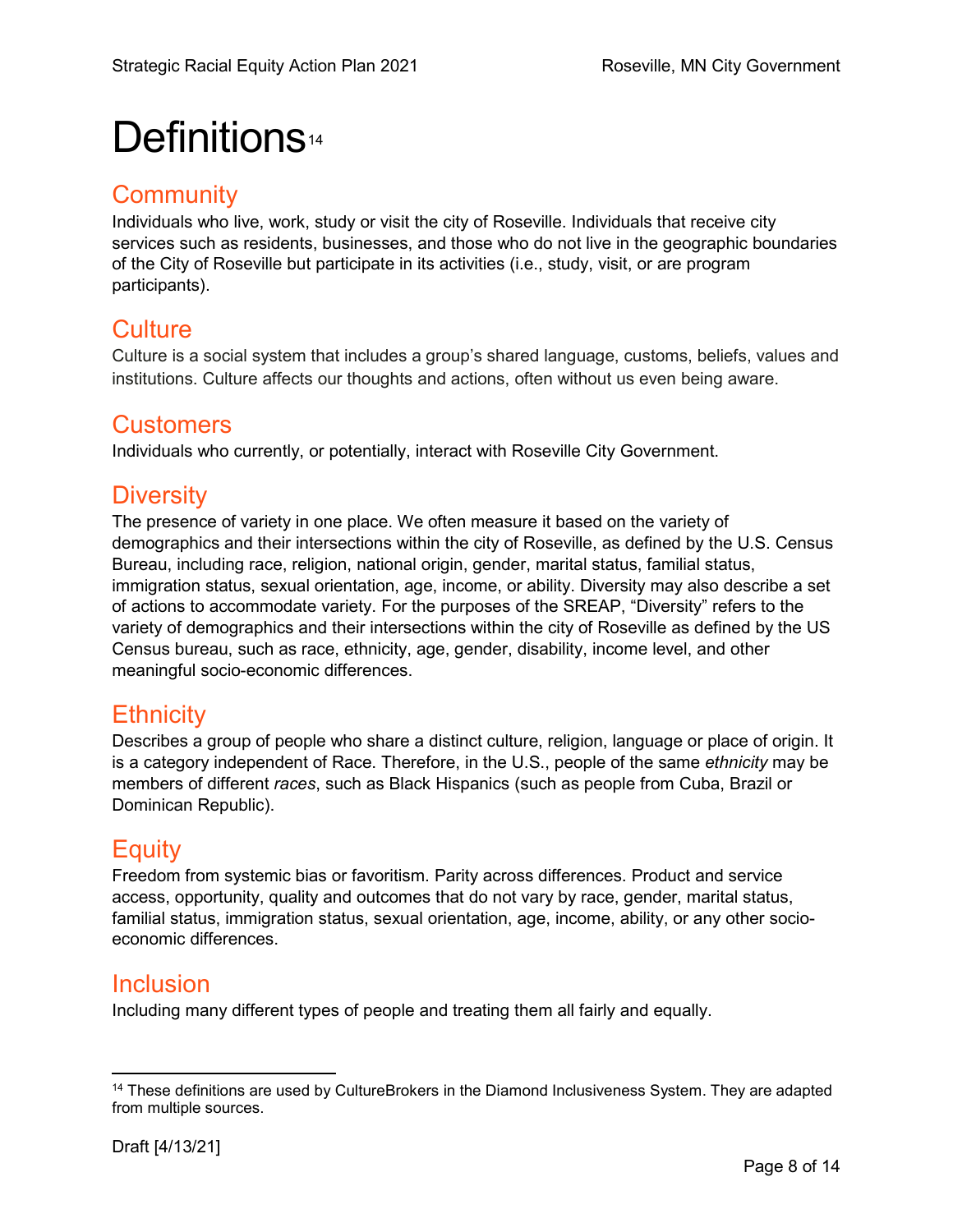### People of Color

The term used in this plan as shorthand, also referenced as BIPOC, to describe a person who identifies as a member of at least one of the following racial census categories: Black or African American, Asian, American Indian and Alaska Native, Native Hawaiian, other Pacific Islander, some other race, and Hispanic. **We recognize the problems inherent in using such a broad term.** However, we use it only to increase plan readability.

### Race

In the U.S., race is a construct that established various categories of people and a hierarchy of their value to society. In that worldview, people have, according to their physical characteristics, innate qualities that define them as different.

#### Residents

Individuals of all ages living within the geographic boundaries of the city of Roseville.

#### Senior Leaders

City Manager Assistant City Manager Equity and Inclusion Manager Chief of Police Fire Chief Community Development Director Public Works Director Park and Recreation Director Finance Director City Council/Economic Development Authority Mayor

# Staff

All people actively supervised by our organization and involved in accomplishing our work, including paid employees, and paid interns.

#### **Workforce**

All people actively supervised by our organization as staff as well as contract employees and volunteers, as appropriate. Workforce also includes consultants, and independent contractors.

# DEI

Diversity, Equity and Inclusion.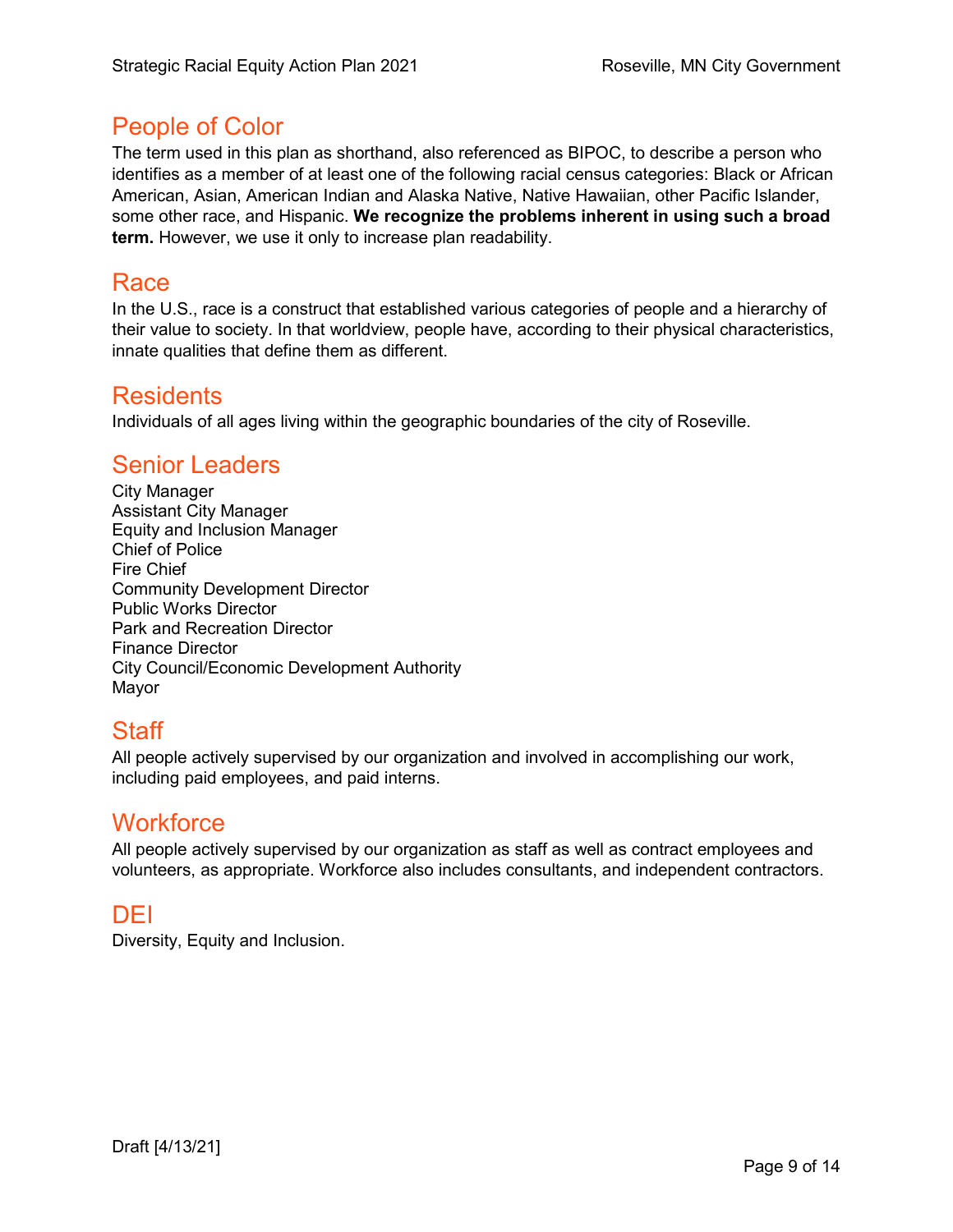# **Principles**

The following principles must be front and center when executing this SREAP.

# Use Disaggregated Data and Information

One of the drivers of disparity is the inability or unwillingness to examine results of policies and activities for segmented racial, ethnic or cultural groups. To achieve equity, therefore, we must collect and analyze quantitative and qualitative information in this way. Collect data segmented (at minimum) by census-based racial and ethnic categories and use that data to create options and make decisions.

# Make Data-Driven Decisions

Another driver of disparity is the unwillingness to use segmented data to make decisions that ensure parity. Consider racial and ethnic information as we work. Compare results for each group against their presence in our service areas and against results of the other groups. Provide these analyses when making recommendations.

# Leverage Existing Assets

We have valuable assets at our fingertips: knowledgeable staff, board members, partners, community members, technical experts and professional services, state agencies and more. Tap into these institutional resources at all phases of your work.

# Use Existing Authority

Senior leaders, supervisors, other staff members and the City Council have individual powers within their jobs and roles. Explore and utilize these authorities as necessary to deliver on this Equity Plan.

# Make Policy Changes

We have dozens of policies – those with an external focus and those with an internal focus. While delivering on this SREAP, uphold or strengthen policies that will deliver strong equity results. Be ready to change policies that create barriers.

# Use Equity to Balance Decisions

When making decisions, give equity sufficient weight. Use segmented data, historical information, and quality comparisons. Develop a method for considering equity results balanced against financial and other business results, such as a decision matrix<sup>[15](#page-9-0)</sup> or balanced scorecard<sup>16</sup>. This will ensure People of Color get due consideration, and that their interests are respected.

<span id="page-9-0"></span> <sup>15</sup> <http://asq.org/learn-about-quality/decision-making-tools/overview/decision-matrix.html>

<span id="page-9-1"></span><sup>16</sup> <http://asq.org/learn-about-quality/balanced-scorecard/overview/overview.html>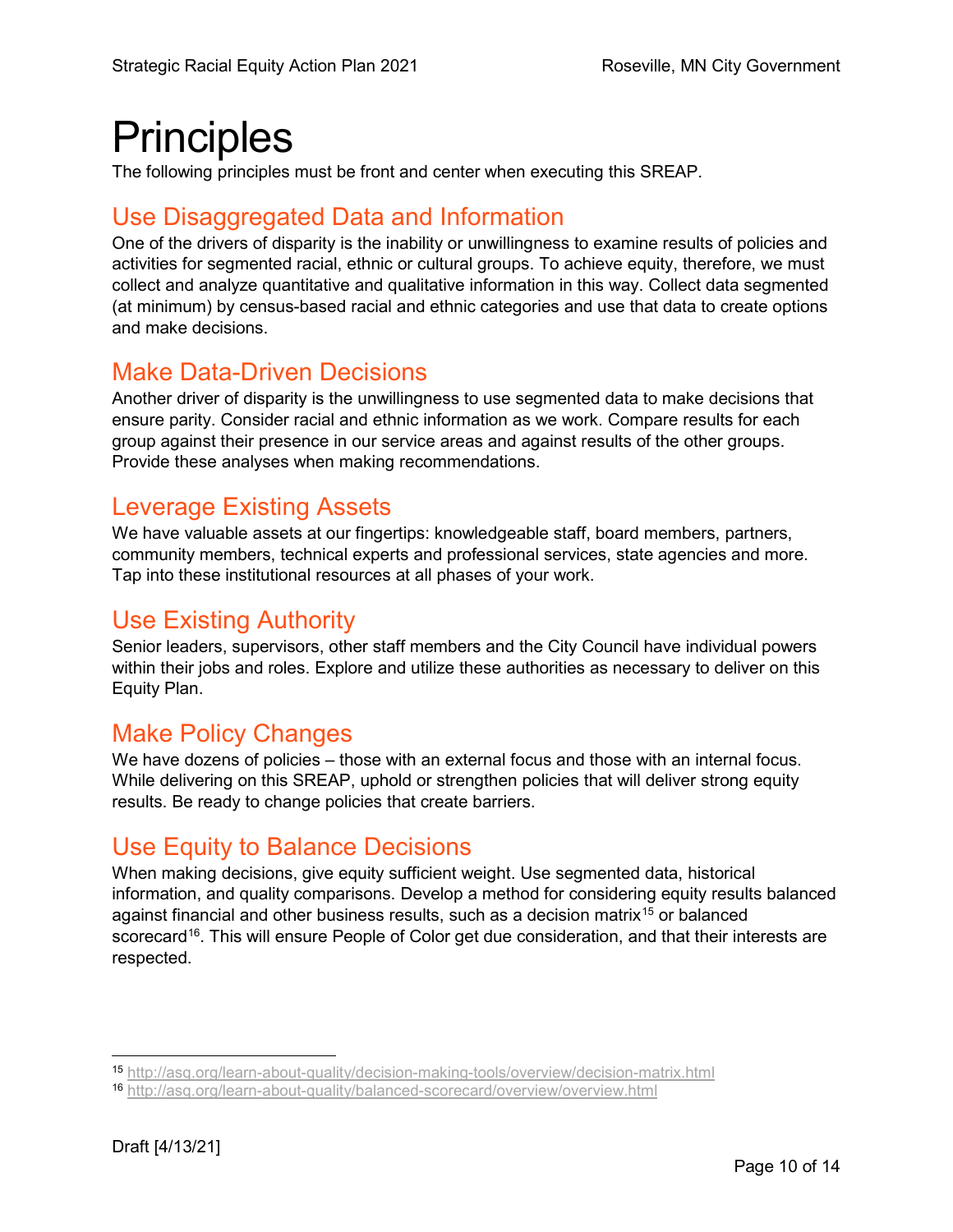### Actively Listen and Engage with the Community

When making decisions, use community engagement and public participation to inform and legitimize decision-making. Those impacted by decisions have a right to be involved in the decision-making process and we will ensure their contribution weighs into the decision. As part of that commitment, we will provide participants with information they need to participate in a meaningful way, and provide information on what decision their input may influence and how their contribution will affect that decision.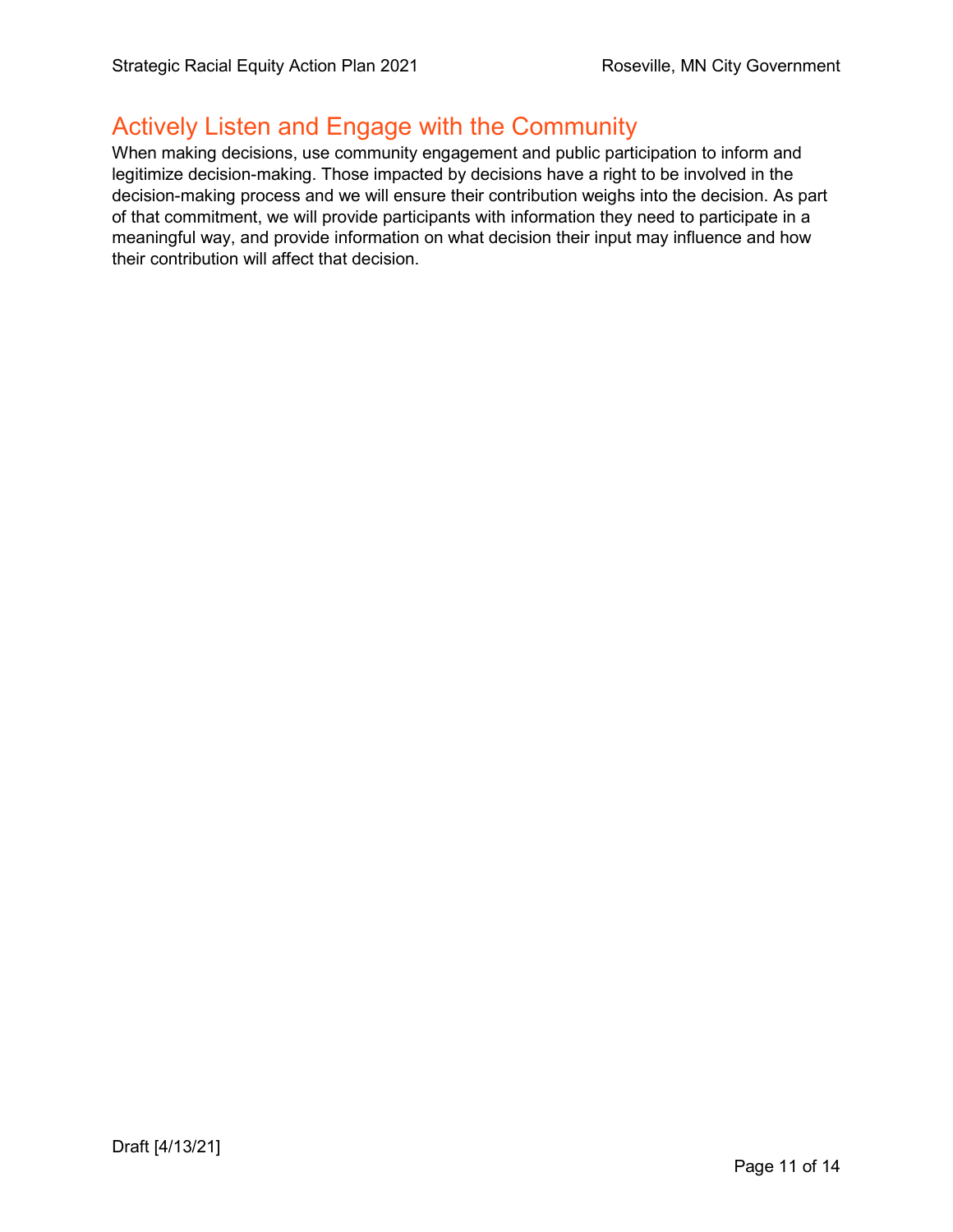# Action Plan

I. *Problem Statement: Roseville City Government workforce does not reflect the racial, ethnic, and cultural makeup of Residents.*

#### **DESCRIPTION:**

All levels of the Roseville City Government workforce *at minimum* mirrors the demographic makeup of our residents according to the latest Census estimates, specifically:

- 8.3% Black of African American alone
- 0.5% American Indian and Alaska Native alone
- 8.5% Asian alone
- 74.5% White alone
- 0.1% Some other race alone
- 3.8% Hispanic
- 4.3% Two or More Races

#### **PREPARATION:**

- Build a workforce profile composition (segments), needs, union representation, special requirements.
- Map city government's workforce recruitment, hiring, retention and promotion process from a "customer-centered" perspective. Conduct decision-point analysis to determine metric of urgency and vital few improvements.

#### **1. [Organization Strategic Improvement Item]**

OSII SMART<sup>[17](#page-11-0)</sup> Goal:

Benefits of achieving this goal:

• Meets [organizational values, business goals, moral obligations, etc.]

Oversight for the Improvement: TBD

Responsible for the Improvement: TBD

Solution:

Metrics of Urgency:

Vital Few Projects:

•

<span id="page-11-0"></span> <sup>17</sup> Specific, Measurable, Achievable, Relevant, Time-bound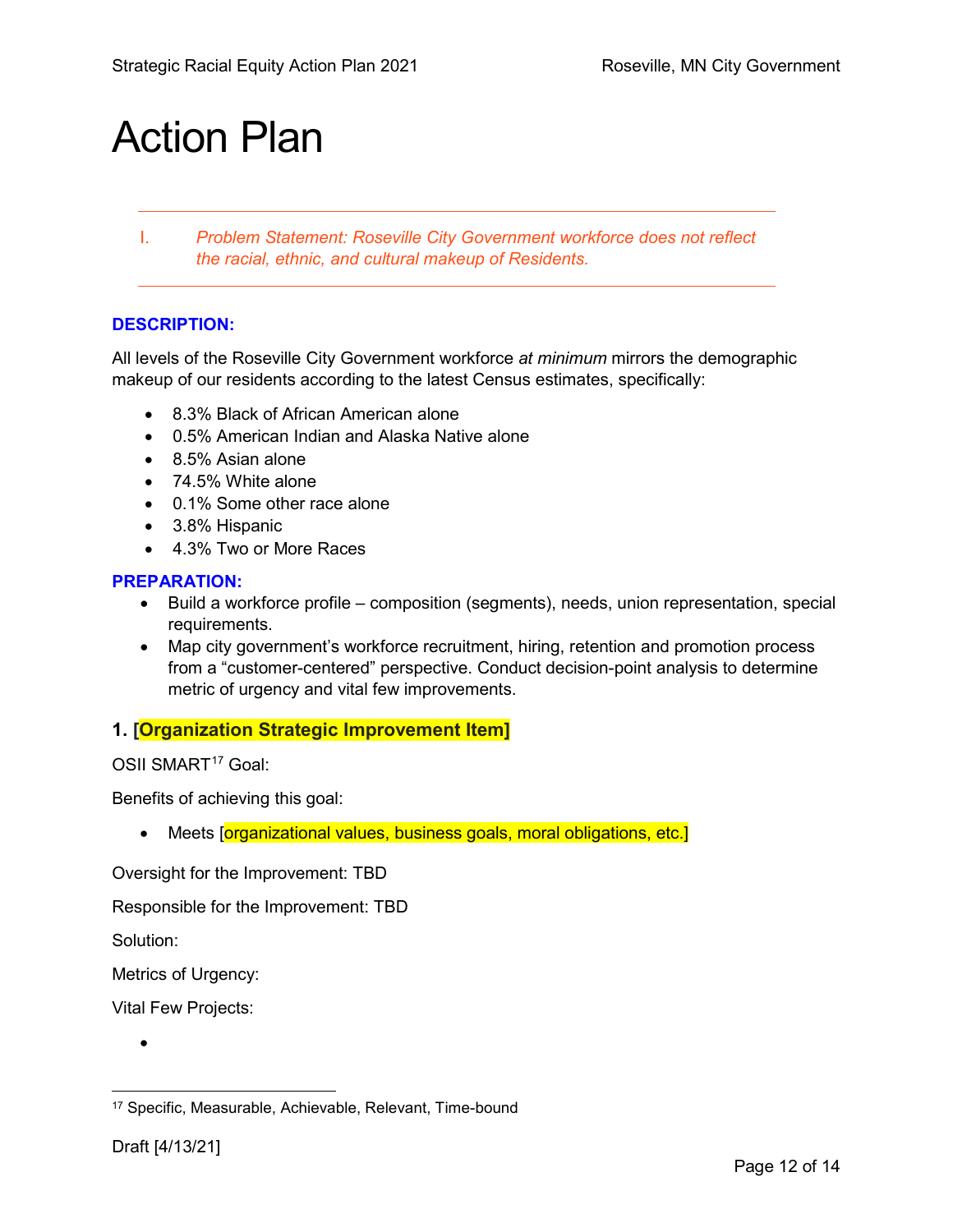| <b>Milestones (Deliverables)</b>                                                                                                                                                                                                            | <b>Responsible</b> | <b>Deadline</b> | <b>Resources</b><br><b>Required</b> |  |
|---------------------------------------------------------------------------------------------------------------------------------------------------------------------------------------------------------------------------------------------|--------------------|-----------------|-------------------------------------|--|
| <b>PLAN: Measure and Plan</b>                                                                                                                                                                                                               |                    |                 |                                     |  |
|                                                                                                                                                                                                                                             |                    |                 |                                     |  |
|                                                                                                                                                                                                                                             |                    |                 |                                     |  |
|                                                                                                                                                                                                                                             |                    |                 |                                     |  |
|                                                                                                                                                                                                                                             |                    |                 |                                     |  |
|                                                                                                                                                                                                                                             |                    |                 |                                     |  |
|                                                                                                                                                                                                                                             |                    |                 |                                     |  |
|                                                                                                                                                                                                                                             |                    |                 |                                     |  |
| <b>DO: Execute Work Plan(s) and Measure Results</b>                                                                                                                                                                                         |                    |                 |                                     |  |
| Track and report result (count and<br>spend).                                                                                                                                                                                               |                    |                 |                                     |  |
| Identify necessary _____ count and<br>percentage to achieve diversity,<br>inclusion and equity results.                                                                                                                                     |                    |                 |                                     |  |
| <b>CHECK: Learn and Improve</b>                                                                                                                                                                                                             |                    |                 |                                     |  |
| Evaluate activities, resource<br>investment, and results over the past<br>year to identify good practice,<br>benchmarking, and improvement<br>opportunities. Determine what is<br>necessary to achieve desired equity<br>results next year. |                    |                 |                                     |  |